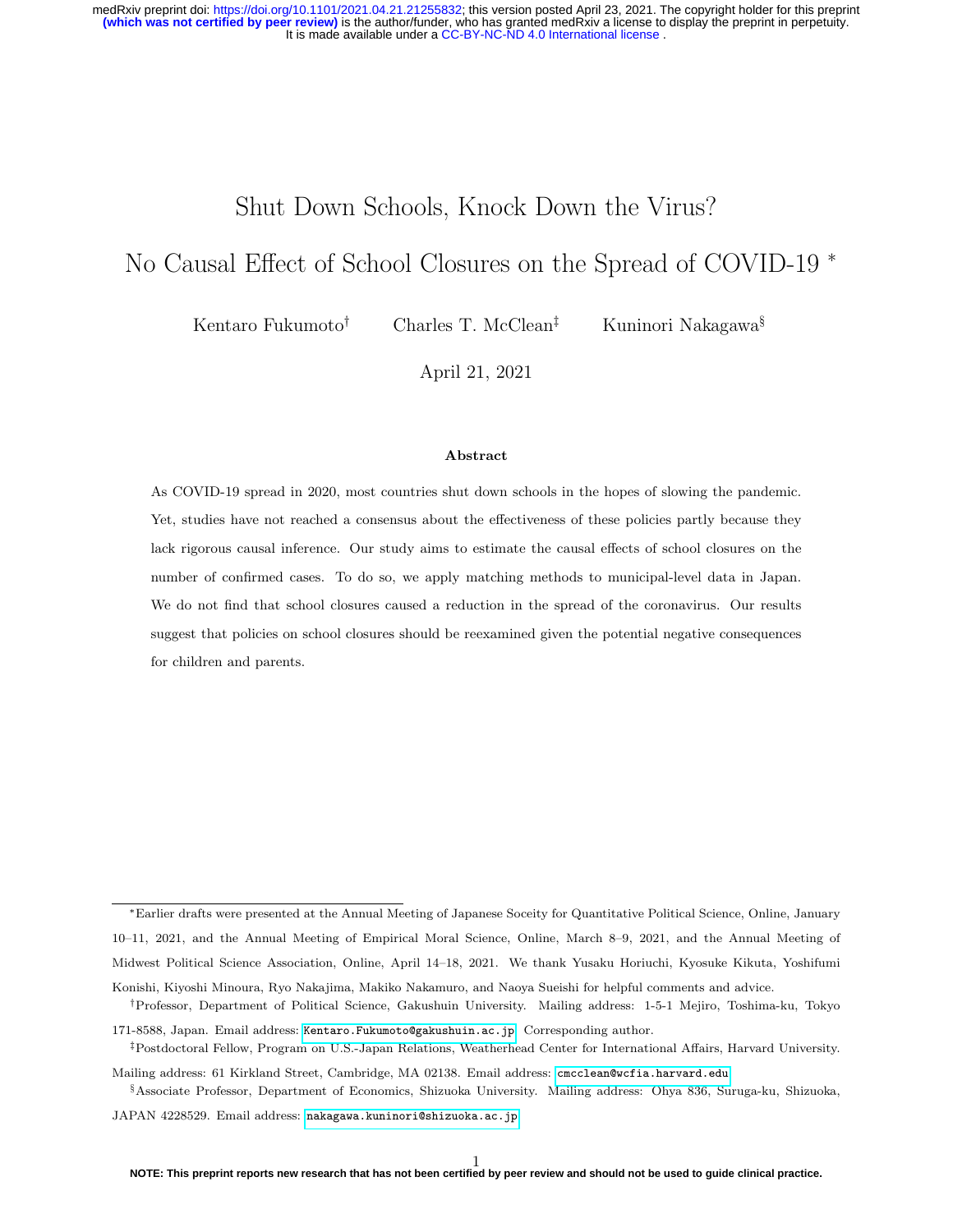## INTRODUCTION

Among tool kits to combat the coronavirus disease (COVID-19) caused by severe acute respiratory syndrome coronavirus 2 (SARS-CoV-2), school closure is one of the most popular non-pharmaceutical interventions (NPIs). By April 2020, just one month after the World Health Organization officially characterized COVID-19 as a pandemic, governments in 135 out of 201 countries and territories had shut down their schools [\(Castex et al. 2020,](#page-16-0) 181), affecting more than 80% of the world's enrolled students.[1](#page-0-0) On the other hand, school closures may bring about costs. Students fail to accumulate human capital, which may lead to lower earnings in the future, and their health may also suffer, such as by losing access to school-based feeding programs.[2](#page-0-0) Moreover, many parents have to give up working in order to take care of their children at home. This is also true for health-care workers, which reduces the supply of medical personnel and worsens the battle with COVID-19 [\(Bayham and Fenichel 2020\)](#page-16-1).

Accordingly, it is imperative to know whether the benefits of school closures outweigh these costs. Nonetheless, scholars have not reached a consensus on how much benefit there is, if any, to shutting down schools. Some studies present evidence that school closures are effective in mitigating the spread of COVID-19 [\(Flaxman et al. 2020,](#page-16-2) [Head et al. 2020,](#page-16-3) [Kim et al. 2020,](#page-17-0) [Panovska-Griffiths et al. 2020,](#page-17-1) [Rice et al. 2020](#page-18-0) for simulation studies, [Amodio et al. 2021,](#page-15-0) [Auger et al. 2020,](#page-15-1) [Brauner et al. 2021,](#page-16-4) [Islam et al. 2020,](#page-17-2) [Stage et al.](#page-18-1) [2020,](#page-18-1) [Yehya et al. 2020](#page-18-2) for empirical studies). However, others show results that fail to establish such effects [\(Wang et al. 2020,](#page-18-3) for simulation studies, [Isphording et al. 2020,](#page-17-3) [Iwata et al. 2020,](#page-17-4) Plümper and Neumayer [2020,](#page-17-5) for empirical studies).

We argue that one of reasons why the literature is equivocal is methodological. Simulation studies assume parameters in their models, whose values may not be correct. Most empirical works estimate parameters (including the effect of school closure) by using publicly available aggregated data, though they are not necessarily rigorous in terms of causal inference. A typical research design is panel regression: researchers regress the number of cases on a dummy variable to indicate whether a country closes its schools on a given day, where the coefficient of the dummy represents the effect of school closure.<sup>[3](#page-0-0)</sup> Heavily relying on models such as susceptible-infected-recovered (SIR) models or its extended variants, many articles do not control for any other variables, while others include only a few controls. Therefore, readers should be concerned about potential confounders that affect both school closure and the number of cases, which would bias estimates of the effect of school closure. Relatedly, we cannot rule out the possibility of reverse causality, namely, that governments close their schools exactly because they suffer from COVID-19. If this is true, naive regressions

 $1$ UNESCO. "School closures caused by Coronavirus (Covid-19)." <https://en.unesco.org/covid19/educationresponse> (accessed January 27, 2021).

<sup>2</sup>[Takaku and Yokoyama](#page-18-4) [\(2021\)](#page-18-4) show that affected children increase their weight.

 $3A$ nother popular approach is interrupted time series, which faces similar problems as those we point out.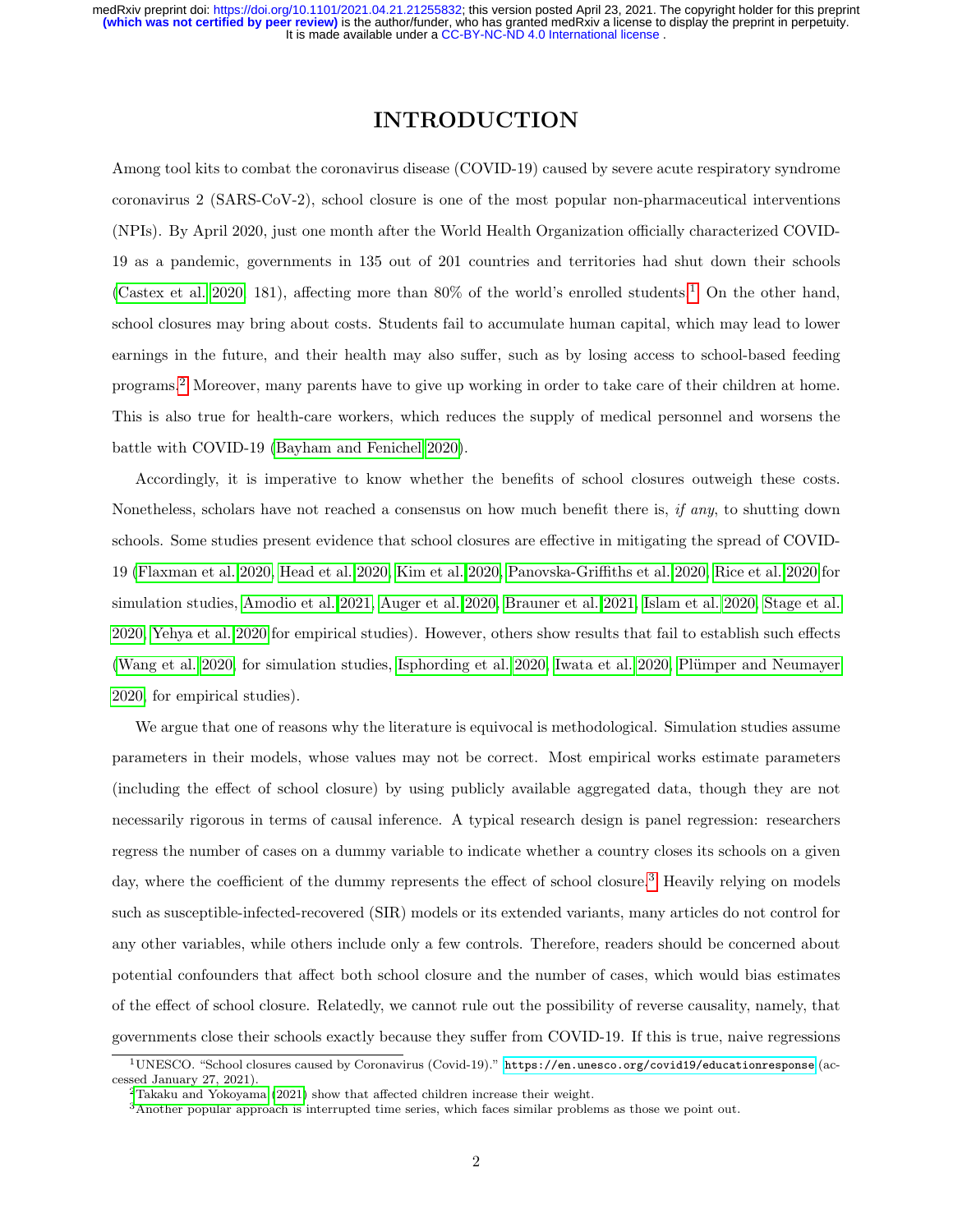would underestimate the effect of school closure on infection. Moreover, in essence, panel regression exploits variation in school closures across space and time, but school closures usually coincide with other NPIs (such as stay-at-home orders and prohibitions on gatherings) and/or are introduced simultaneously nationwide. Thus, it is challenging to disentangle the effect of school closures from those of other NPIs and/or from other contemporary factors such as season, economy, and weather, especially when the unit of analysis is as large as a country or state.

We aim to contribute to the literature by paying special attention to causal inference. We use data from Japan, where some municipalities closed their schools, while others did not. We exploit this variation in school closures among hundreds of municipalities by utilizing matching techniques based on the potential outcome framework to account for dozens of confounders [\(Imbens and Rubin 2015\)](#page-17-6). In a nutshell, we match each municipality with open schools to a municipality with closed schools that is the most similar in terms of confounders so that we can estimate how many COVID-19 cases the municipality with open schools would have if it closed its schools. Such fine-grained, massive data combined with rigorous estimation methods enable us to conduct proper causal inference. Our results do not indicate that school closures reduce the spread of COVID-19.

## ANALYSIS

### Data

In Japan, each municipality is responsible for the closure of its elementary  $(K1-6)$  and junior high  $(K7-9)$ schools (School Health Security Act, Article 20). In 2020, the Ministry of Education, Culture, Sports, Science and Technology (MEXT) conducted surveys on school closures across municipalities eight times: March 4, 16, April 6, 10, 16, 22, May 11, and June 1.[4](#page-0-0) For each survey date, the treatment variable is equal to one if all elementary and junior high schools in the municipality are closed as of the survey date and zero if they are open. When some schools are closed but others are open, the treatment variable has a missing value.

The outcome variables are the daily numbers of newly confirmed cases of COVID-19 per million residents. We examine seven days before a survey date to 21 days after the survey date.<sup>[5](#page-0-0)</sup> Due to the availability of the outcome variables, we only use data from 27 of the 47 prefectures in Japan.[6](#page-0-0) Note that we do not

 $4$ MEXT, "Gakushū shidō tō torikumi jokyō chōsa [Survey on the status of learning guidance]," April 16, 2020, MEXT, "Rinji kyūgyō jisshi jokyō chōsa [Survey on the status of temporary school closures]," April 22 and May 11, 2020, MEXT, "Gakkō saikai jokyō chōsa [Survey on the status of school reopenings]," June 4, 2020. We obtained these source data files from MEXT on December 24, 2020 with their permission. For the names of other survey materials, refer to the Online Appendix.

<sup>5</sup>Most previous work focuses on 7 to 14 days after an NPI, considering periods of incubation, test, and report delay.

<sup>6</sup>To be concrete, the 27 prefectures are Iwate, Yamagata, Fukushima, Tochigi, Saitama, Chiba, Tokyo, Niigata, Toyama, Fukui, Gifu, Aichi, Shiga, Osaka, Tottori, Shimane, Okayama, Hiroshima, Yamaguchi, Tokushima, Kagawa, Ehime, Saga, Nagasaki, Oita, Miyazaki, and Kagoshima. Tokyo is included only for the treatments as of April 10 and after.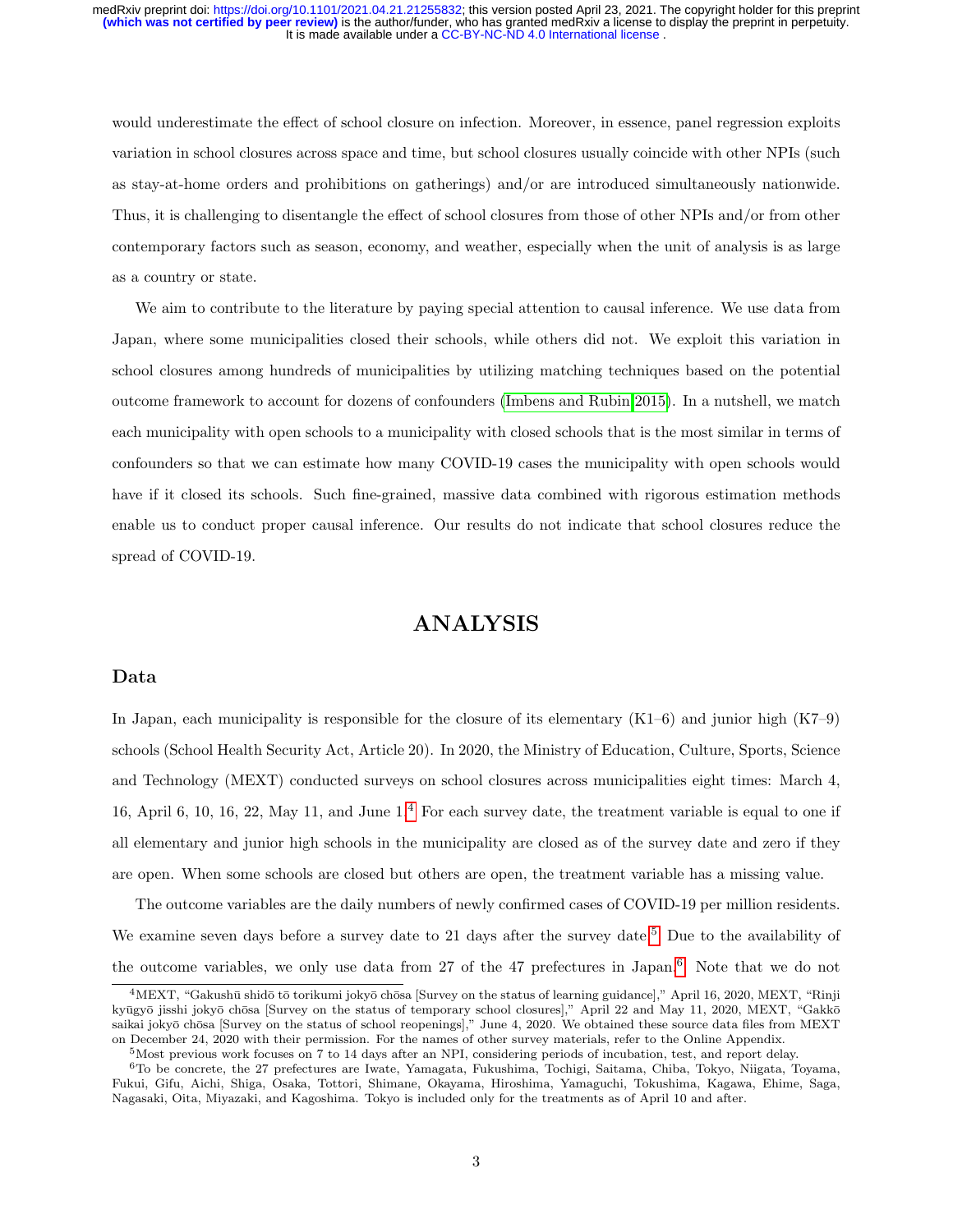know whether municipalities closed or opened their schools between these survey dates. Accordingly, we estimate effects for each of our eight survey dates, treating these as separate cross-sectional data, rather than estimating an effect for every day over this three-month period, as in studies with full panel data.

To address confounding, we control for dozens of covariates. First, we control for all of the past treatment variables, the sum of all the outcome variables before the survey date, and the sum of the past seven days of outcome variables. We also include a set of 26 prefecture dummy variables. In Japan, prefectures have the primary responsibility for public health, including infectious disease. Prefectures manage public health centers, each of which cover several municipalities, conduct COVID-19 testing, and arrange beds for confirmed patients.<sup>[7](#page-0-0)</sup> In particular, the special act for a new type of influenza was revised on March 13, 2020, to address COVID-19. According to the act, once the national government declares the state of emergency in a specified prefecture, the governor of that prefecture can issue NPI requests such as stay-at-home, business closures, and event suspensions (Article 45). In fact, even without the state of emergency, governors can issue de facto NPIs (Article 24). Thus, by including prefecture dummies, we can account for these prefecture-level NPIs. We also control the logged number of municipalities covered by the public health center which is in charge of a municipality. As a result, there is no variation in NPIs among municipalities other than school closure. This is the most important reason why we can identify the effect of school closure. In addition to prefecture dummies, we also control for latitude and longitude so that closer municipalities are more likely to be matched.

Other control variables include: five demographic variables (population, population density, the young, the old, and densely inhabited districts population); seven commuting variables (in-migrants, out-migrants, commuters from other municipalities in the same prefecture, commuters from other prefectures, commuters to other municipalities in the same prefecture, commuters to other prefectures, and daytime population); two geographic variables (livable area size and the number of bordering municipalities); per capita income; four variables on municipality government's fiscal situation (financial solidity index, total revenue, local tax, and non-transferred revenue); four education variables (elementary school pupils, elementary school pupils per school, junior high school students, and junior high school students per school); four labor variables (labor force, unemployment, primary industry employment, and secondary industry employment); five medical variables (hospitals, medical clinics, beds of hospitals, beds of medical clinics, and physicians); three climatic variables (precipitation, daylight hours, and average temperature); and three mayoral variables (age, number of terms, days since last election). When appropriate, we normalize a variable in this paragraph, for instance, by dividing it by the population size or taking its logarithm. In sum, we control for 43 covariates, a set of 26 prefecture dummies, and past treatment variables.

 $7$ Many large cities have their own public health centers. We control for their fixed effects in the Robustness Checks section.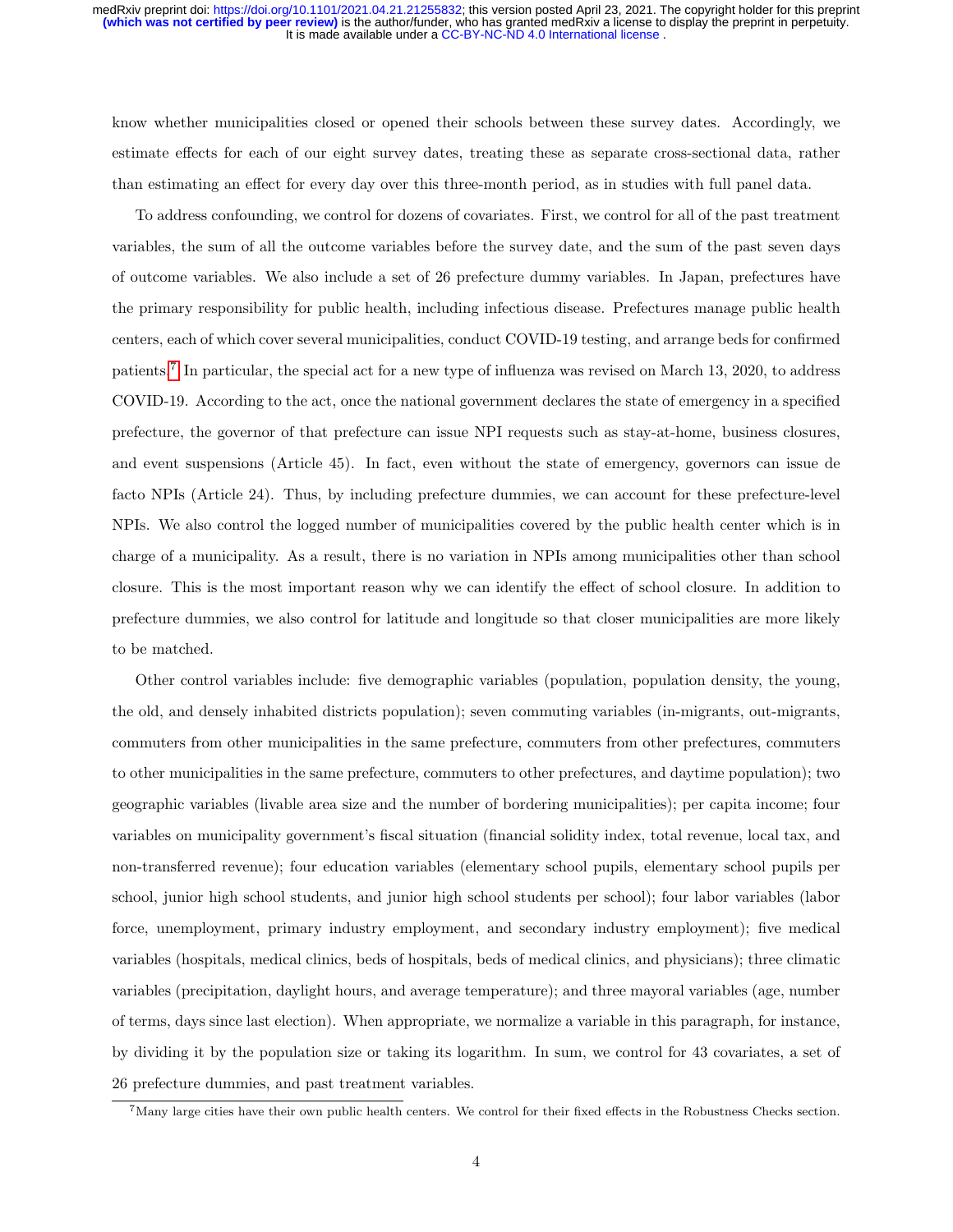It is made available under a [CC-BY-NC-ND 4.0 International license](http://creativecommons.org/licenses/by-nc-nd/4.0/) . medRxiv preprint doi: [https://doi.org/10.1101/2021.04.21.21255832;](https://doi.org/10.1101/2021.04.21.21255832) this version posted April 23, 2021. The copyright holder for this preprint<br>(which was not certified by peer review) is the author/funder, who has granted m

There are 1,741 municipalities in Japan. This number is reduced to 847 when we limit our analysis to the 27 prefectures mentioned above. Moreover, if any variable has a missing value in an analysis, that municipality is not used in the analysis. For details of our variables such as their strict definition, sources, and handling of missing values, see the Online Appendix.

## Method

It is challenging to estimate causal effects from observational data rather than experimental data mainly because it is hard to control for confounders. One of the most popular methods to address these problems in the causal inference literature is matching. Here is its basic idea: for every control municipality, we match a treated municipality that has similar values across our control variables to those of the control municipality. If we assume that (potential) outcomes are independent of treatment variables conditioned on the control variables (conditional unconfoundedness), the average of the matched treated municipalities can identify the average of counterfactual outcomes for the control municipalities if they were assigned treatment. Therefore, the difference-in-means between the matched treated and control municipalities should be able to estimate the average treatment effect on the controlled (ATC) (e.g., [Imbens and Rubin 2015\)](#page-17-6). Note that this identification strategy does not assume any modeling, while most empirical studies (implicitly) assume conditional unconfoundedness as well as some model (such as a linear model). In this sense, we make weaker assumptions than previous research and our findings should be robust. Specifically, we implement genetic matching [\(Diamond and Sekhon 2013\)](#page-16-5) with replacement by using the MatchIt package [\(Ho et al. 2011\)](#page-16-6) in the statistical computing environment R [\(R Development Core Team 2020\)](#page-18-5), which calls functions from the Matching package [\(Sekhon 2011\)](#page-18-6). We match on the control variables we discussed in the previous subsection. As for the sum of all the outcome variables before the survey date, we do not match two municipalities unless they are within a "caliper" of the 0.25 or 0.5 standard deviation of the variable.

## RESULTS

Due to space limitations, we only report the results for treatment variables as of March 4, April 6, and May 11. For the other five survey dates, please refer to the Online Appendix.

### March 4

In February 2020, the number of COVID-19 cases began to increase in Japan. On February 27 (Thursday), Prime Minister Shinzo Abe abruptly "requested" that all schools close from March 2 (the following Monday)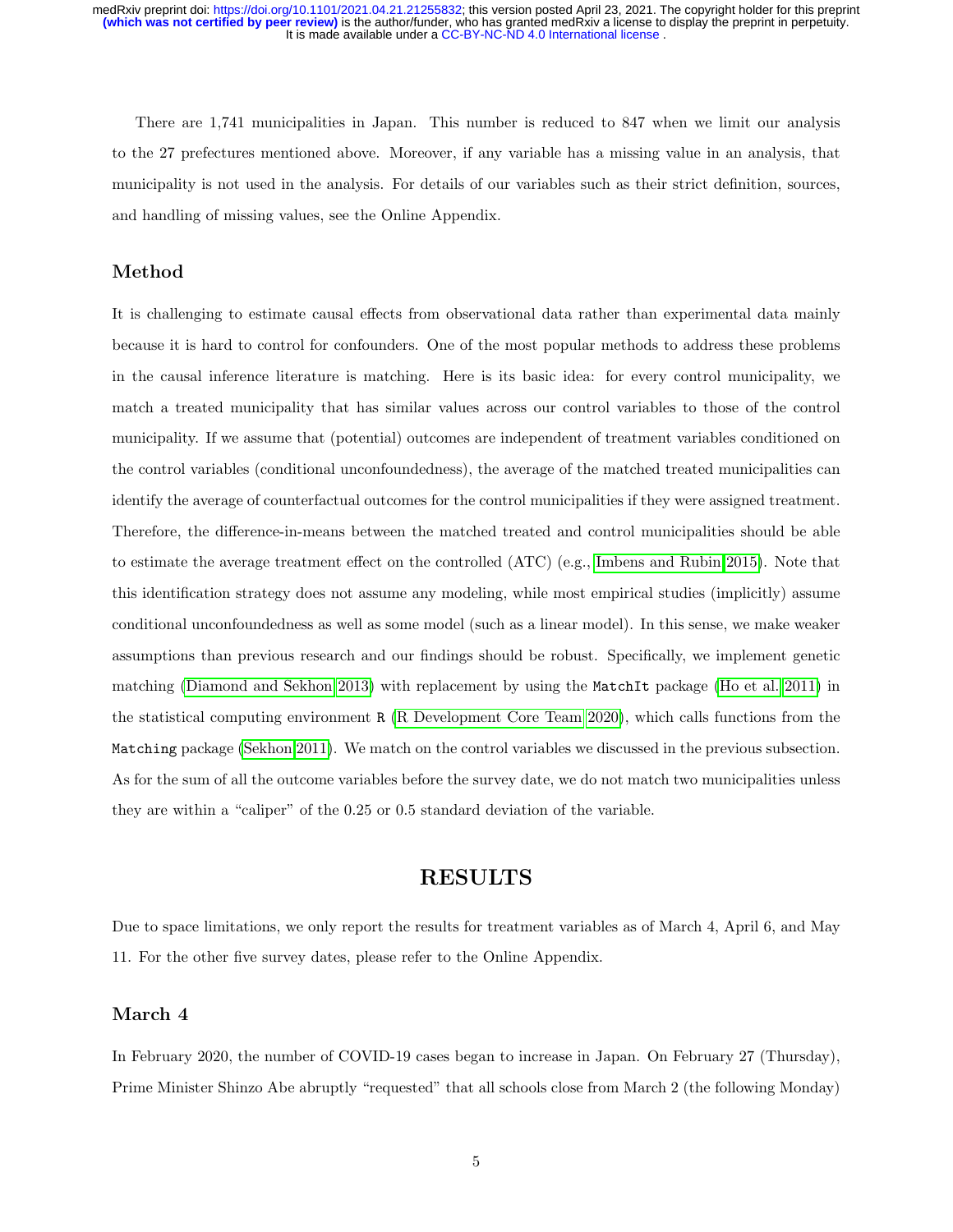until their spring breaks, which were scheduled to take place from March 25 to April 5 for most schools. (Note that in Japan, an academic year ends in March.) In effect, this announcement meant schools would be closed for a month.<sup>[8](#page-0-0)</sup> MEXT conducted the first survey of school closures on March 4. Thus, there is no any previous treatment variable to control. Of the 771 municipalities that have no missing values among our treatment, outcomes, and covariates for that survey date, only 10  $(1.3\%)$  rejected the prime minister's call and opened their schools. Since 9 of the 10 (90.0%) control municipalities also had open schools as of the next survey date (March 16), it is probable, but not certain, that they continued to open their schools between March 4 and 16. Similarly, 718 (94.3%) treated municipalities reported that their schools continued to be closed until March 16.[9](#page-0-0)

In the left panel of Figure [1,](#page-6-0) the horizontal axis indicates dates of outcome variables, and the vertical axis represents values of outcome variables. The blue vertical line marks the survey date. The black and red dotted lines correspond to the average outcome values of the matched treated and control municipalities, respectively. The upper bound of the grey shaded area shows the average outcome values of all treated municipalities, both matched and unmatched. These values almost represent the national averages given most municipalities were treated. In the right panel, the vertical axis changes to the estimates of ATC, where the black line indicates the point estimates and the red lines present the bounds of the 95% confidence intervals. Note that by subtracting the average outcome values of the control municipalities (red dotted lines in the left panel) from those of the matched treated municipalities (black dotted lines in the left panel), we obtain the ATC point estimates (black lines in the right panel).

Even though the national level of infection was modest, both matched treated and control municipalities experienced no new COVID-19 cases during the study period (left panel). Therefore, the ATCs are zero (right panel). Readers may wonder whether this null finding is a result of control municipalities opening their schools because they were confident that they would be free from the disease. But recall that the matched treated municipalities closed their schools even though they were in a similar situation to the control municipalities. If school closure has an effect to reduce the spread of COVID-19, we should see that matched treated municipalities have fewer cases than control municipalities. Instead, we find no significant differences in case numbers between treated and control municipalities.

### April 6

Japan's academic year begins on April 1. MEXT conducted another survey of school closures on April 6. For most schools, this date marked the end of spring break, a day where admission ceremonies were held for

<sup>8</sup> In fact, 80% of municipalities closed their schools until spring break began.

 $9$ Even if we know the school closure status between March 4 and 16, we cannot take them into consideration; if we did so, post-treatment bias would result.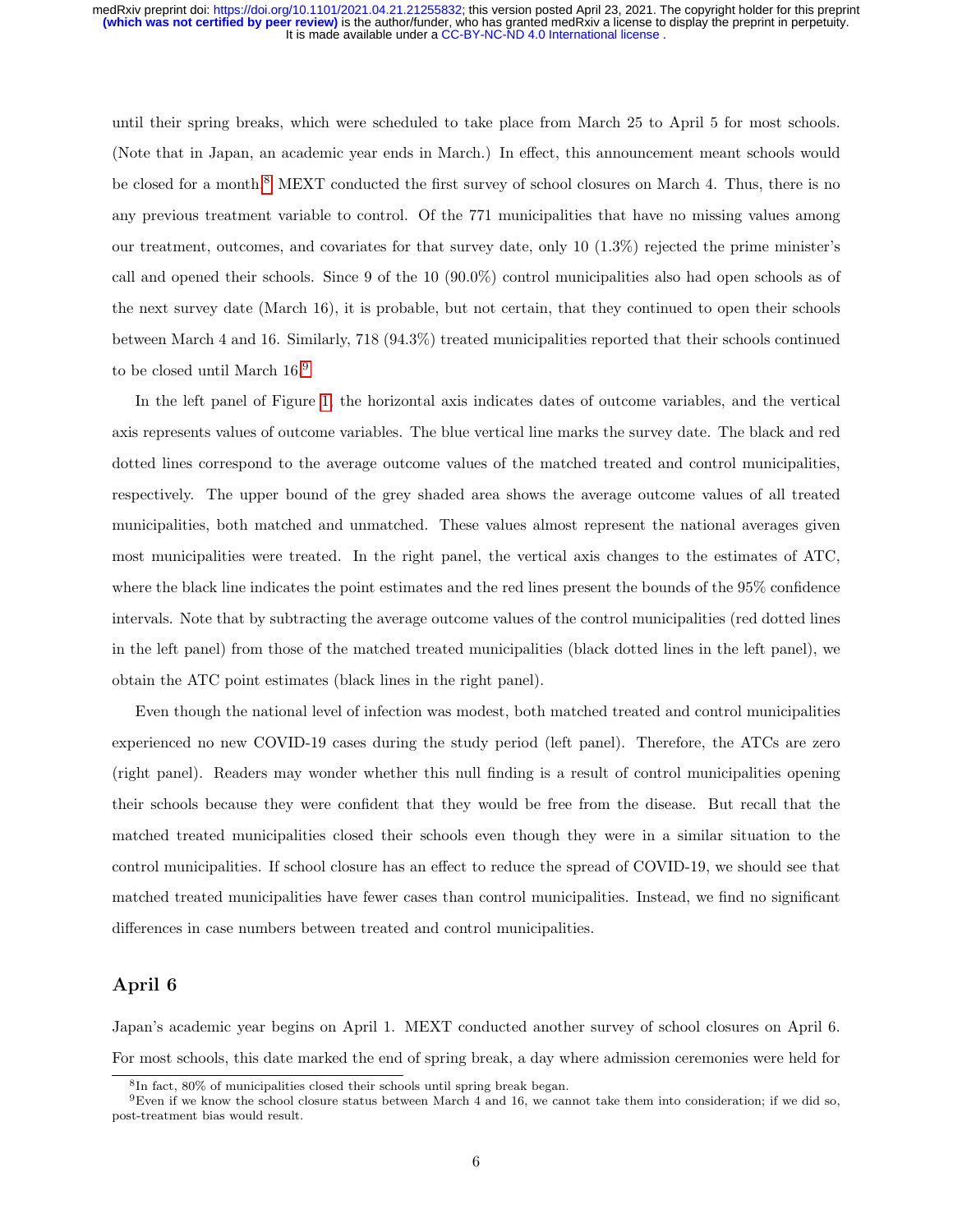

<span id="page-6-0"></span>Figure 1: The Results for the Treatment Variable as of March 4

Note: The horizontal axis indicates dates in 2020, and the vertical axis represents the average number of confirmed cases per million residents (outcome) in the left panel and the ATCs estimated by applying difference-in-means to matched data in the right panel, respectively. The vertical blue line corresponds to the survey date, March 4. In the left panel, the black and red dotted lines correspond to the average outcomes of the matched treated and control municipalities, respectively, and the upper bound of the grey shaded area represents the average outcomes of all treated municipalities, both matched and unmatched. In the right panel, the black line indicates the point estimates of ATCs. The red lines present the bounds of the 95% confidence intervals.

new students, and text books were distributed to all students. Of the 739 municipalities with available data, 483 (65.4%) reported that their schools were open. However, the next day the national government began to roll out a state of emergency, which gradually expanded from 7 prefectures to all 47 prefectures by April 16. Accordingly, prefectural governors started to issue NPIs. As a result, more and more municipalities closed their schools until 710 of the 790 (89.9%) municipalities had shut down their schools as of the April 22 survey. In fact, 247 of the 256 (96.5%) treated municipalities reported closed schools on all of the following three survey dates as well (April 10, 16, and 22), though only 79 of the 483 (16.4%) control municipalities opened their schools on all three dates. Therefore, note that the treatment variable represents whether schools are closed as of the survey date, not the dates of the outcome variables. We also control for the past two treatment variables (i.e., school status as of March 4 and 16).

Figure [2](#page-7-0) displays the outcome averages and ATCs as in Figure [1.](#page-6-0) In the left panel, since both treatment and control group averages almost overlap before the survey date, we can see that the matched municipalities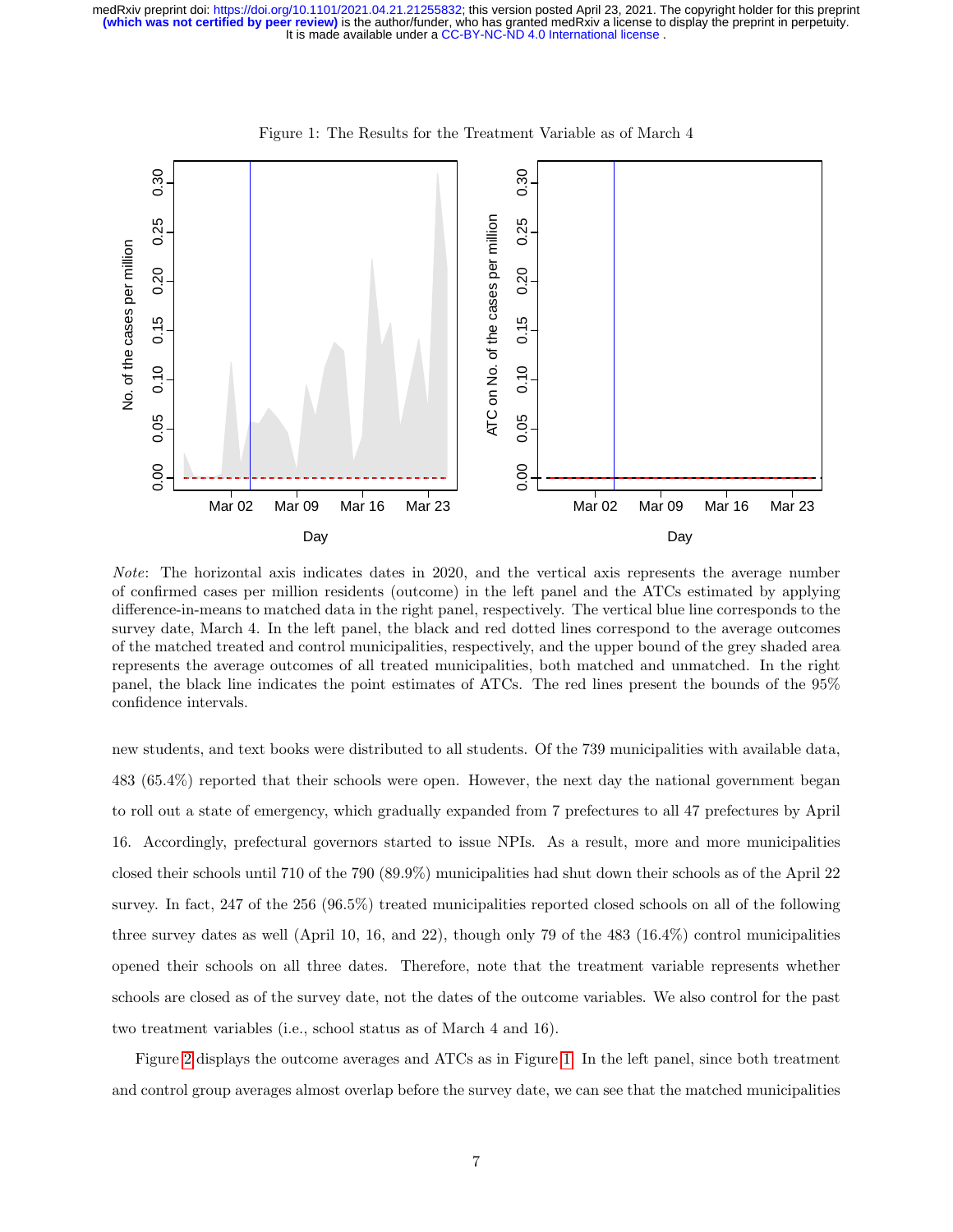share a similar infection history.<sup>[10](#page-0-0)</sup> This test is similar to the parallel trend check in the differences-indifferences technique (e.g., [Lin and Meissner 2020,](#page-17-7) 91). The absence of different pre-treatment trends suggests that differences between the matched groups cannot be attributed to prior levels of infection. Even after the survey date, the average outcomes of the matched treated municipalities are for the most part not smaller than that of the control municipalities. Accordingly, in the right panel, the ATCs are never significantly negative, where the bounds of the confidence intervals of the ATCs are shown by red lines.



<span id="page-7-0"></span>Figure 2: The Results for the Treatment Variable as of April 6 (ATC)

Note: The horizontal axis indicates dates in 2020, and the vertical axis represents the average number of confirmed cases per million residents (outcome) in the left panel and the ATCs estimated by applying difference-in-means to matched data in the right panel, respectively. The vertical blue line corresponds to the survey date, April 6. In the left panel, the black and red dotted lines correspond to the average outcomes of the matched treated and control municipalities, respectively, and the upper bound of the grey shaded area represents the average outcomes of all treated municipalities, both matched and unmatched. In the right panel, the black line indicates the point estimates of ATCs. The red lines present the bounds of the 95% confidence intervals.

Among the survey dates, the number of treated municipalities is only smaller than that of control municipalities on April 6 and June 1. Thus, unlike the March 4 analysis, we can match every treated municipality to the most similar control municipality and estimate the average treatment effects on the treated (ATTs). Figure [3](#page-8-0) reports the corresponding results. Again, both groups had similar levels of infection before the survey date, the average outcomes of the matched treated municipalities are mostly not smaller than that of

<sup>10</sup>On April 5, we find a gap between the two groups. However, since it takes a day or so to know the number of cases, it is unlikely that the gap affected the decision of school closure as of April 6.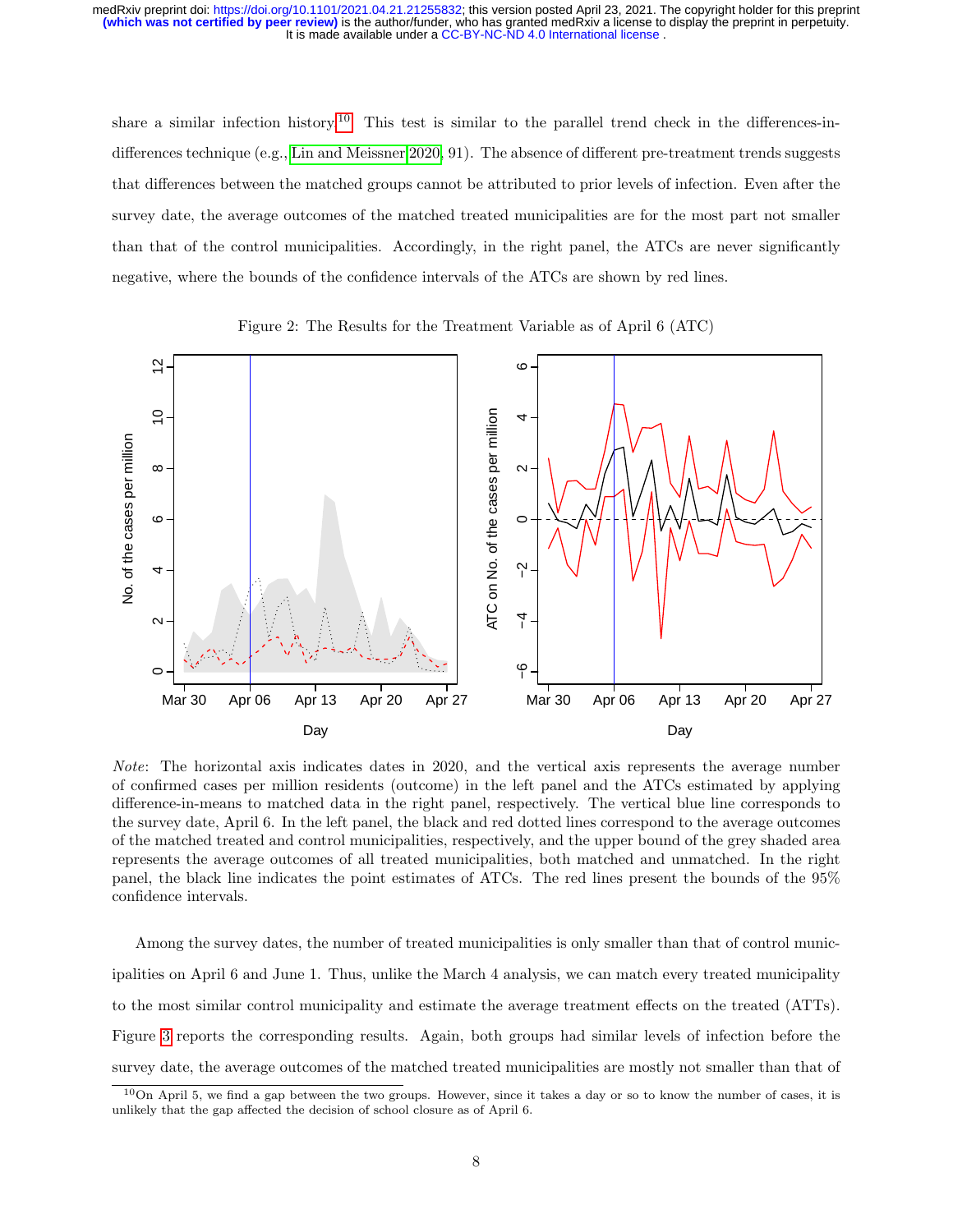the control municipalities (left panel), and the ATTs are not significantly negative (right panel). Therefore, our null findings apply not only for ATCs but also ATTs.



<span id="page-8-0"></span>Figure 3: The Results for the Treatment Variable as of April 6 (ATT)

Note: The horizontal axis indicates dates in 2020, and the vertical axis represents the average number of confirmed cases per million residents (outcome) in the left panel and the ATTs estimated by applying difference-in-means to matched data in the right panel, respectively. The vertical blue line corresponds to the survey date, April 6. In the left panel, the black and red dotted lines correspond to the average outcomes of the matched treated and control municipalities, respectively, and the upper bound of the grey shaded area represents the average outcomes of all treated municipalities, both matched and unmatched. In the right panel, the black line indicates the point estimates of ATTs. The red lines present the bounds of the 95% confidence intervals.

### May 11

On May 4, the national government extended the end point of the state of emergency from May 6 to 31. Thus, when MEXT conducted the survey on May 11, just 145 of the 786 (18.4%) municipalities had opened their schools. Nonetheless, since the state of emergency was phased out from May 14 through 25, just 2 of the 641 (0.3%) treated municipalities reported closed schools as of the next survey date (June 1). All of the control municipalities said that their schools were also open on June 1.

We control for the past six treatment variables (March 4, 16, April 6, 10, 16, and 22). In Figure [4,](#page-9-0) we can see that both outcome averages are almost equal to zero (left panel) and, therefore, the ATCs are also nearly zero (right panel).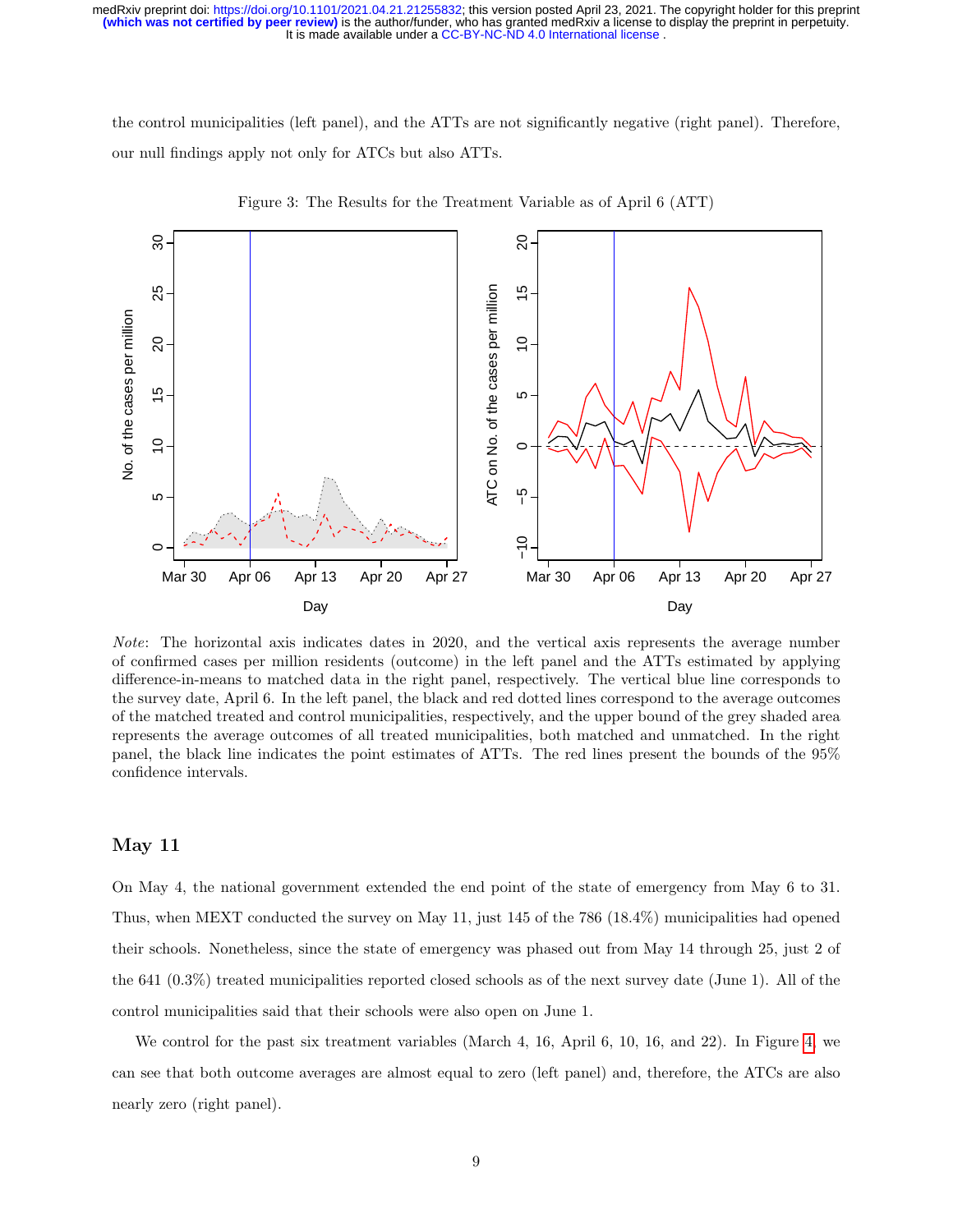

<span id="page-9-0"></span>Figure 4: The Results for the Treatment Variable as of May 11

Note: The horizontal axis indicates dates in 2020, and the vertical axis represents the average number of confirmed cases per million residents (outcome) in the left panel and the ATCs estimated by applying difference-in-means to matched data in the right panel, respectively. The vertical blue line corresponds to the survey date, May 11. In the left panel, the black and red dotted lines correspond to the average outcomes of the matched treated and control municipalities, respectively, and the upper bound of the grey shaded area represents the average outcomes of all treated municipalities, both matched and unmatched. In the right panel, the black line indicates the point estimates of ATCs. The red lines present the bounds of the 95% confidence intervals.

### Summary

To show the ATCs of treatment variables that we have not examined above, Figure [5](#page-10-0) summarizes the results. The seven vertical blue lines correspond to the survey dates. For the dates between surveys, we estimate ATCs using the treatment status as identified by the earlier survey. For instance, the black line between the second blue line (March 16) and the third blue line (April 6) represents the ATCs of the treatment variable as of March 16.[11](#page-0-0) In a similar way, Figure [6](#page-11-0) illustrates the results of ATTs. We examine ATTs only for treatments as of April 6, 10, and 16 because the numbers of control municipalities are large enough to match treated municipalities.[12](#page-0-0) Readers can see the implications of our findings for the above three survey dates also hold for the remaining survey dates: school closures do not significantly reduce the spread of COVID-19.

 $11$ Since only 2 municipalities were treated on June 1, we do not estimate the ATCs of the treatment variable as of June 1.

 $12$ On April 10, there were 491 treated municipalities and 307 control municipalities. On April 16, there were 523 treated municipalities and 267 control municipalities.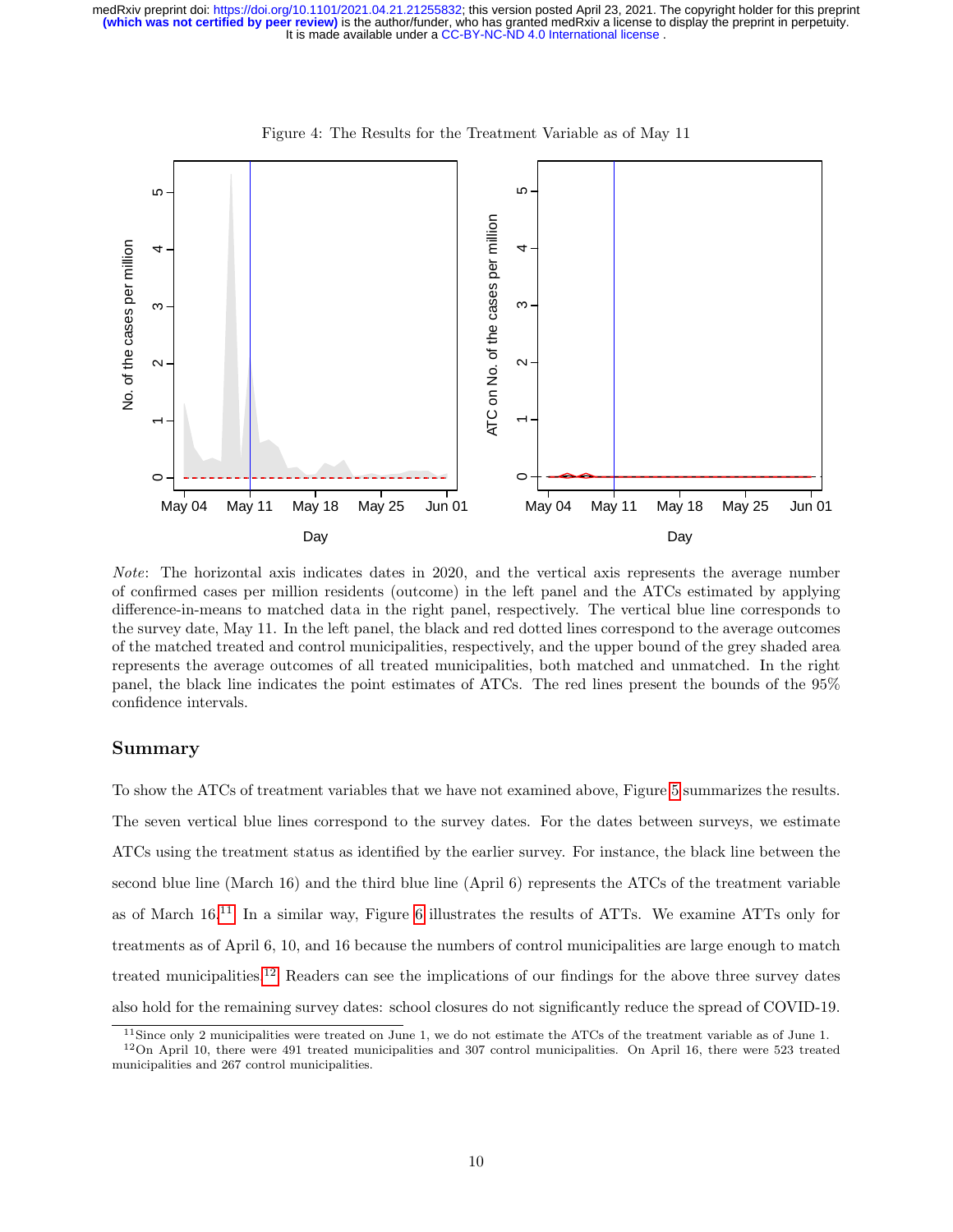

<span id="page-10-0"></span>Figure 5: The Results for All the Treatment Variables (ATC)

Note: The horizontal axis indicates dates in 2020, and the vertical axis represents the average number of confirmed cases per million residents (outcome) in the left panel and the ATCs estimated by applying difference-in-means to matched data in the right panel, respectively. The seven vertical blue lines correspond to the survey dates. In the left panel, the black and red dotted lines correspond to the average outcomes of the matched treated and control municipalities, respectively, and the upper bound of the grey shaded area represents the average outcomes of all treated municipalities, both matched and unmatched. In the right panel, the black line indicates the point estimates of ATCs. The red lines present the bounds of the 95% confidence intervals.

## ROBUSTNESS CHECKS

## Inverse Probability Weighting

Another technique to identify the treatment effect from observational data is inverse probability weighting (IPW).[13](#page-0-0) We define the propensity score as the probability that a municipality is treated conditioned on control variables and denote it as p. Again, assuming conditional unconfoundedness, we can identify the average of if-treated outcomes of control municipalities by the weighted average outcome of the treated municipalities where the weight is  $(1 - p)/p$  (e.g. [Angrist and Pischke 2009,](#page-15-2) ch. 3). Since we do not know the true value of the propensity score, we estimate it using the covariate balancing propensity score algorithm [\(Imai and Ratkovic 2014\)](#page-17-8), which is implemented by the CBPS package. We use the same control variables as in matching except latitude and longitude. By subtracting the average outcome of the control municipalities

<sup>13</sup>[Amodio et al.](#page-15-0) [\(2021\)](#page-15-0) also apply IPW to the same topic as ours.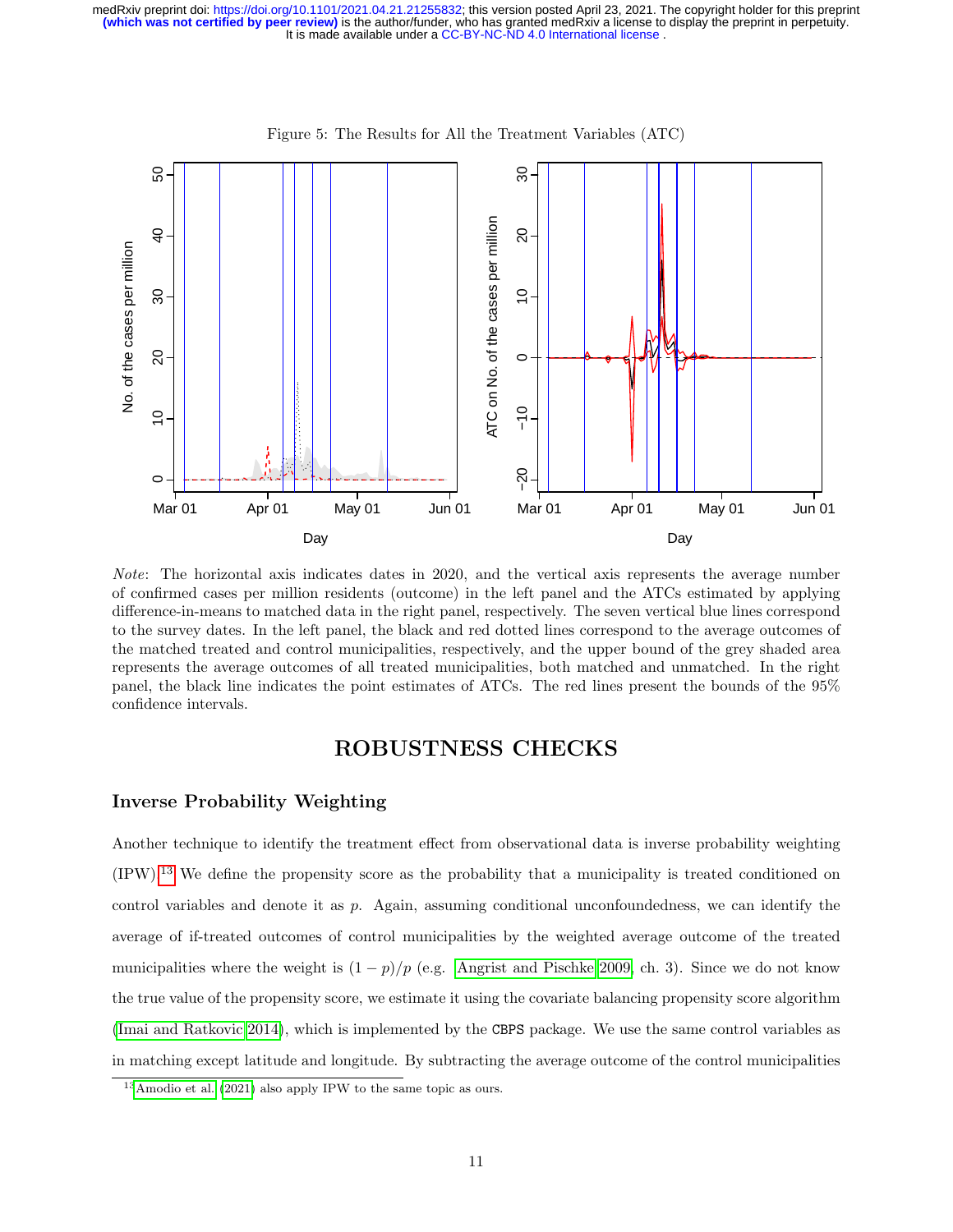

<span id="page-11-0"></span>Figure 6: The Results for All the Treatment Variables (ATT)

Note: The horizontal axis indicates dates in 2020, and the vertical axis represents the average number of confirmed cases per million residents (outcome) in the left panel and the ATCs estimated by applying difference-in-means to matched data in the right panel, respectively. Three vertical blue lines correspond to survey dates. In the left panel, the black and red dotted lines correspond to the average outcomes of the matched treated and control municipalities, respectively, and the upper bound of the grey shaded area represents the average outcomes of all treated municipalities, both matched and unmatched. In the right panel, the black line indicates the point estimates of ATTs. The red lines present the bounds of the 95% confidence intervals.

from the weighted average of the treated municipalities, we can estimate the ATC by way of the WeightIt package [\(Greifer 2021\)](#page-16-7). We calculate standard errors, taking into consideration weight by way of the survey package [\(Lumley 2020\)](#page-17-9). Figure [7](#page-12-0) summarizes the results, which indicate that the ATCs are not significantly different from zero for the vast majority of dates and are never negative and significant.

## Public Health Center Fixed Effects

As described earlier, each of 263 public health centers is in charge of implementing public health policy, including COVID-19 tests, and covers 1 to 13 municipalities. Some centers are eager to test more people and thus confirm more cases than others. In order to address such heterogeneity, we regress each of our outcome variables on one of our treatment variables and public health center dummies, using both matched and unmatched municipalities.<sup>[14](#page-0-0)</sup> In effect, we match every treated municipality to every control municipality

<sup>&</sup>lt;sup>14</sup>There are only around 100 municipalities covered by public health centers that have responsibility over both treated and control municipalities, which contribute to the identification of the treatment effects. We do not regress on any of our 43 control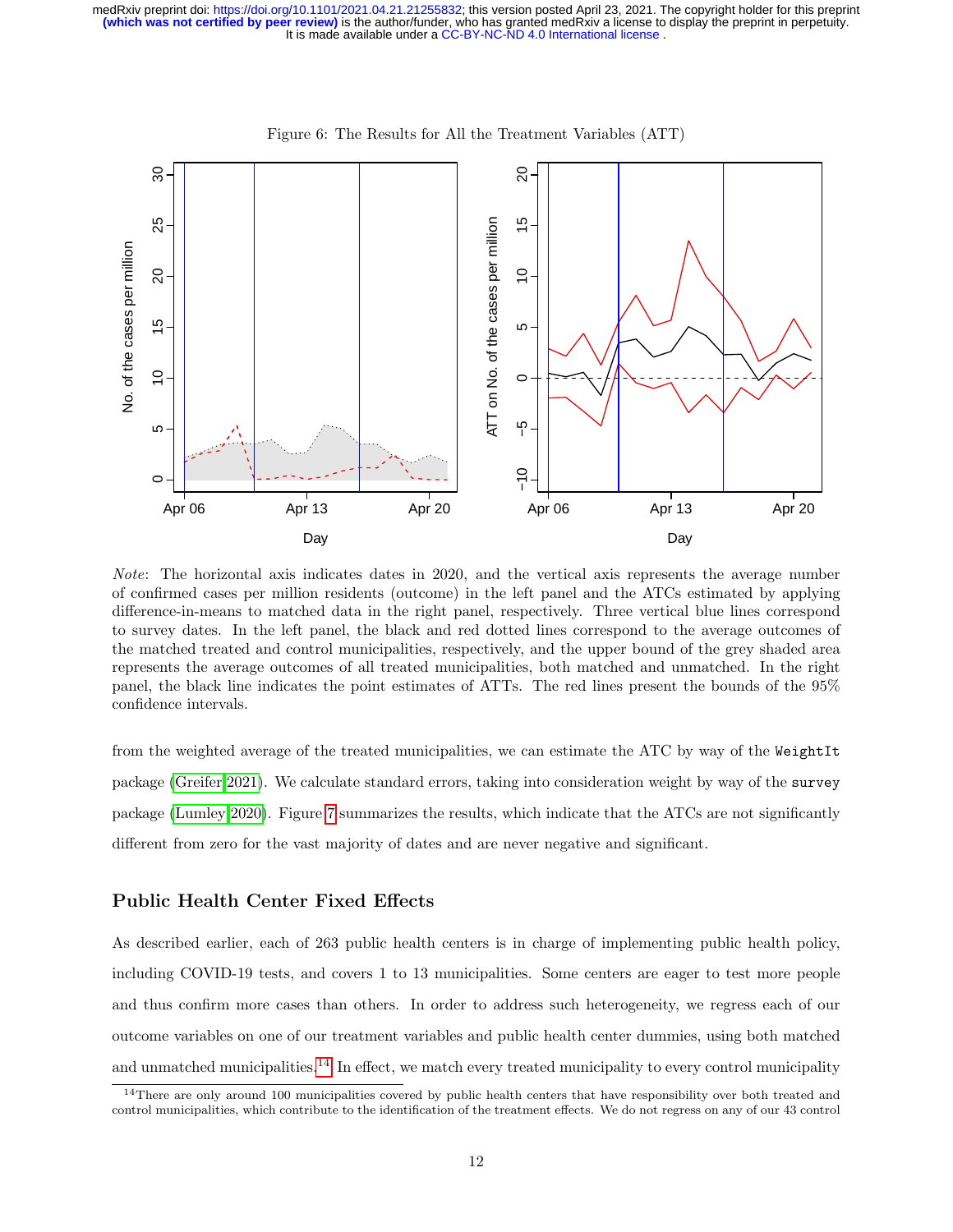

<span id="page-12-0"></span>Figure 7: The Results for All the Treatment Variables: Inverse Probability Weighting

Note: The horizontal axis indicates dates in 2020, and the vertical axis represents the average number of confirmed cases per million residents (outcome) in the left panel and the ATCs estimated by applying inverse probability weighting to all municipalities in the right panel, respectively. Note that we do not conduct matching. The seven vertical blue lines correspond to the survey dates. In the left panel, the black and red dotted lines correspond to the weighted average outcomes of the treated and control municipalities, respectively, and the upper bound of the grey shaded area represents the un-weighted average outcomes of treated municipalities. In the right panel, the black line indicates the point estimates of ATCs. The red lines present the bounds of the 95% confidence intervals.

within every public health center. Accordingly, we identify the effect of a treatment variable by the difference in an outcome variable between treated and control municipalities within a public health center. Since a public health center covers adjacent municipalities, its fixed effect controls for any idiosyncratic factors of not only the public health center itself but also the local area it covers (e.g., weather). We implement fixed effects models using the lfe package [\(Gaure 2019\)](#page-16-8). Figure [8](#page-13-0) illustrates the coefficient estimates of the treatment variables with their confidence intervals. Standard errors are clustered by public health center. Again, we find that school closures have no significant effects on COVID-19 cases.

## Negative Binomial Regression

Since the numbers of cases are non-negative integers, some works rely on negative binomial regression [\(Auger](#page-15-1) [et al. 2020;](#page-15-1) [Banholzer et al. 2020\)](#page-15-3). We apply this approach to our matched data [\(Ho et al. 2007\)](#page-17-10), where we variables, past treatment variables, or prefecture dummies. See the Online Appendix for details.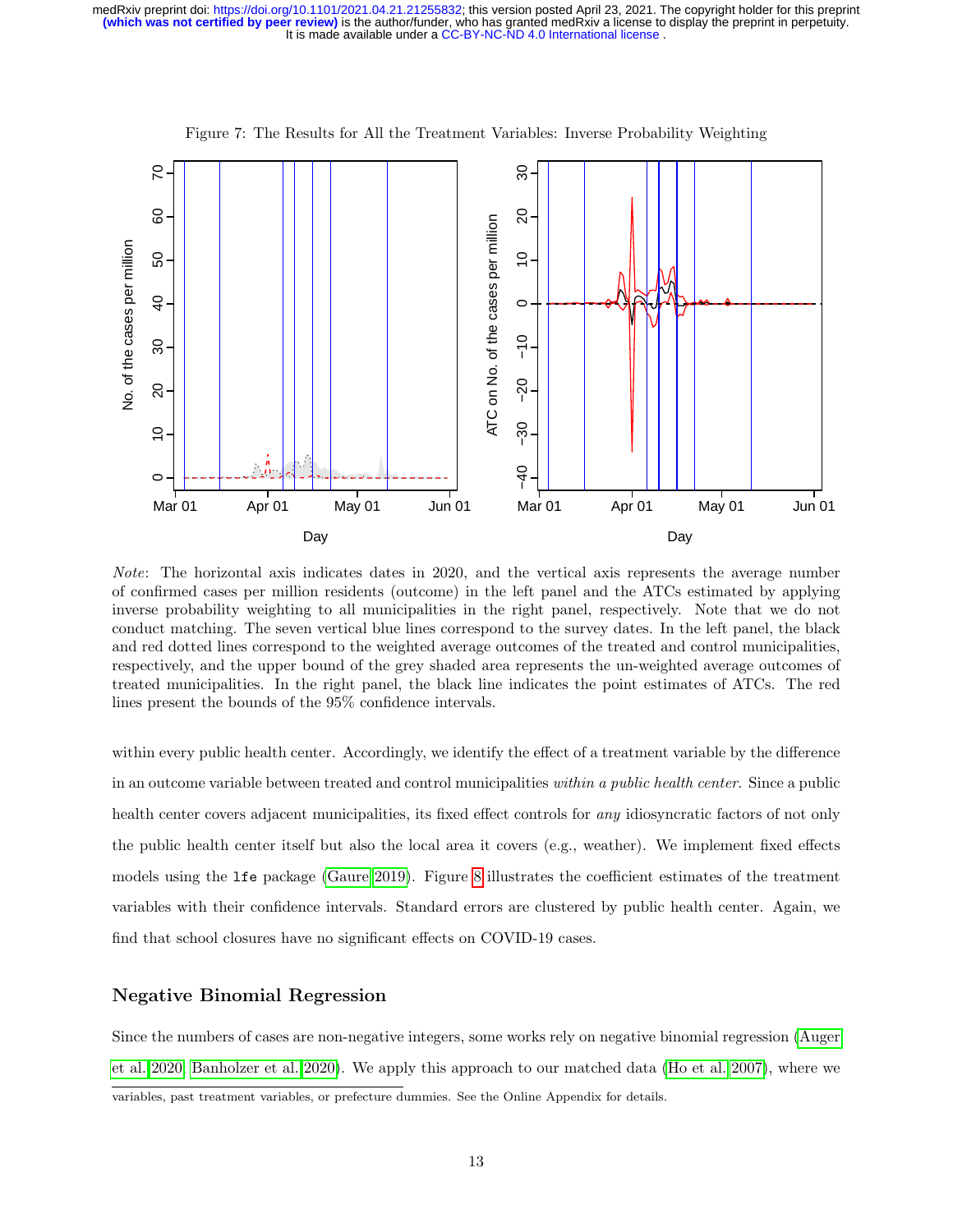

<span id="page-13-0"></span>Figure 8: The Results for All the Treatment Variables: Public Health Center Fixed Effects Model

Note: The horizontal axis indicates dates in 2020, and the vertical axis represents the treatment effects estimated by applying the public health center fixed effects model to all municipalities. Note that we do not conduct matching. The seven vertical blue lines correspond to the survey dates. The black line indicates the point estimates of treatment effects. The red lines present the bounds of the 95% confidence intervals.

use logged population as an offset. Unfortunately, the estimation procedures only converge for the April 6, 10, and 16 survey dates, and only if we do not include control variables. Thus, in Figure [9,](#page-14-0) we show the coefficient estimates of the treatment variables with their confidence intervals during the period from April 6 to 20.[15](#page-0-0) The findings remain the same: there is no evidence that school closures reduce the number of COVID-19 cases.

## **CONCLUSION**

We identify the effect of school closures on the spread of COVID-19 using matching methods. The results suggest that the effect is not significantly different from zero.

Our research design does not enable us to unpack the black box of mechanisms behind the empirical findings. Nonetheless, we provide some conjectures. We believe that both treated and control municipalities

<sup>&</sup>lt;sup>15</sup>We omit April 21, one day before the following survey date, from the plot because the standard error for that day's estimate is enormous.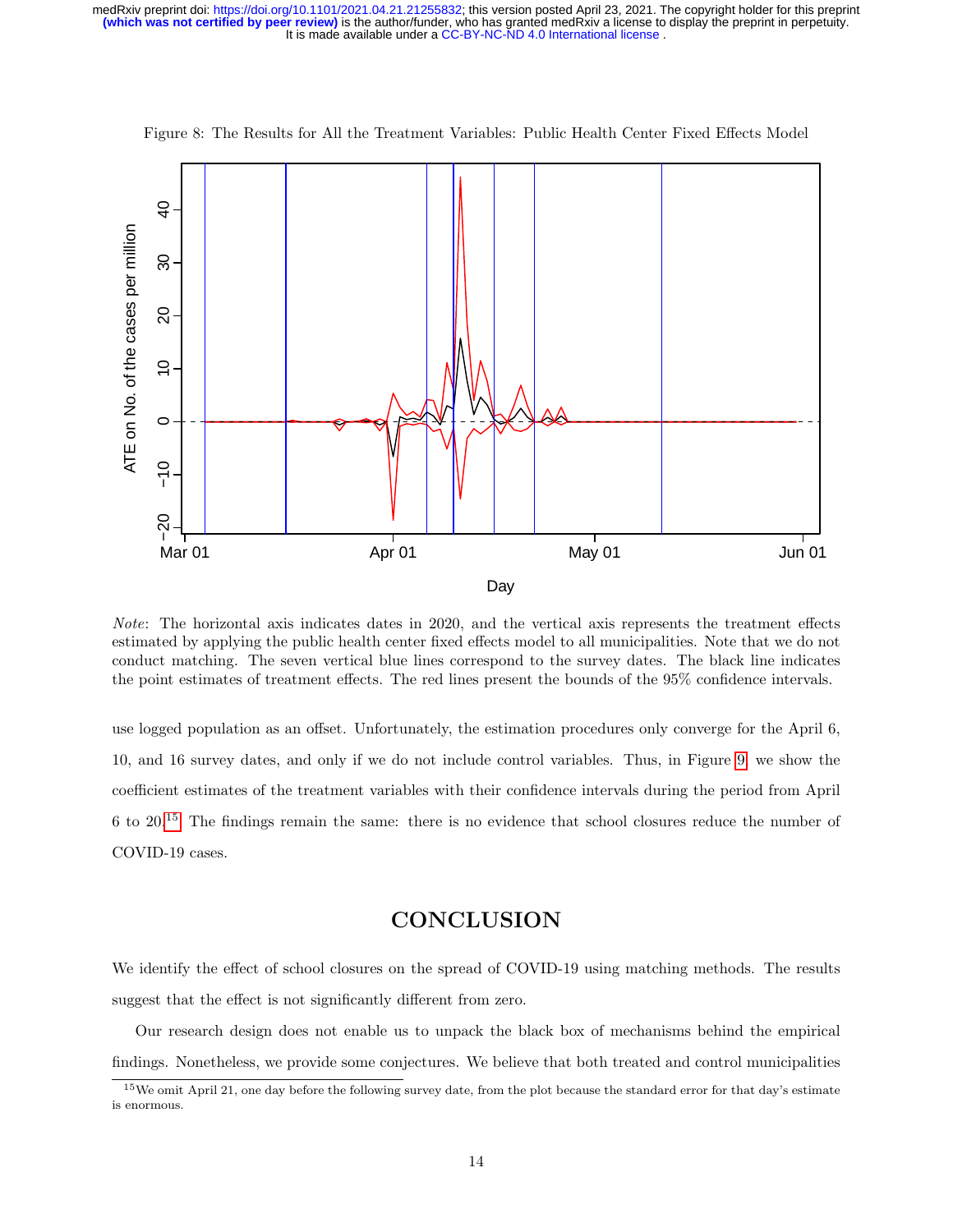

<span id="page-14-0"></span>Figure 9: The Results for All the Treatment Variables: Negative Binomial Regression

Note: The horizontal axis indicates dates in 2020, and the vertical axis represents the treatment effects estimated by applying negative binomial regression to matched data in the right panel, respectively. The seven vertical blue lines correspond to the survey dates. The black line indicates the point estimates of treatment effects. The red lines present the bounds of the 95% confidence intervals.

are likely responsible for the results. First, many treated municipalities did not comply with the treatment in the sense that many schools that were shut down nevertheless provided spaces for children whose parents worked such as playing fields, gyms, classrooms, and libraries. For instance, schools made these facilities available to families in 63.6% of the treated municipalities as of March 17 and 59% as of April 16.[16](#page-0-0) Second, as past studies have demonstrated, even in control municipalities, children under the age of 12 are less susceptible to SARS-CoV-2 [\(Sun et al. 2021\)](#page-18-7) and less likely to transmit the virus. Limiting the amount of contact between children by shutting down schools may thus have not had a large impact on reducing the spread of COVID-19.

We admit some limitations of our study. Though we are confident in the internal validity of our findings, we are less sure about their external validity. Japan, like South Korea and New Zealand, fared relatively well with regard to COVID-19 cases compared to some countries such as Italy, Spain, and the United

<sup>16</sup>These numbers do not include special after-school care programs known as "gakudo" in Japan. Many of these programs remained in operation during the pandemic, including in municipalities with closed schools, but we lack more specific data as MEXT does not include these programs in its official survey since they are technically not part of schools.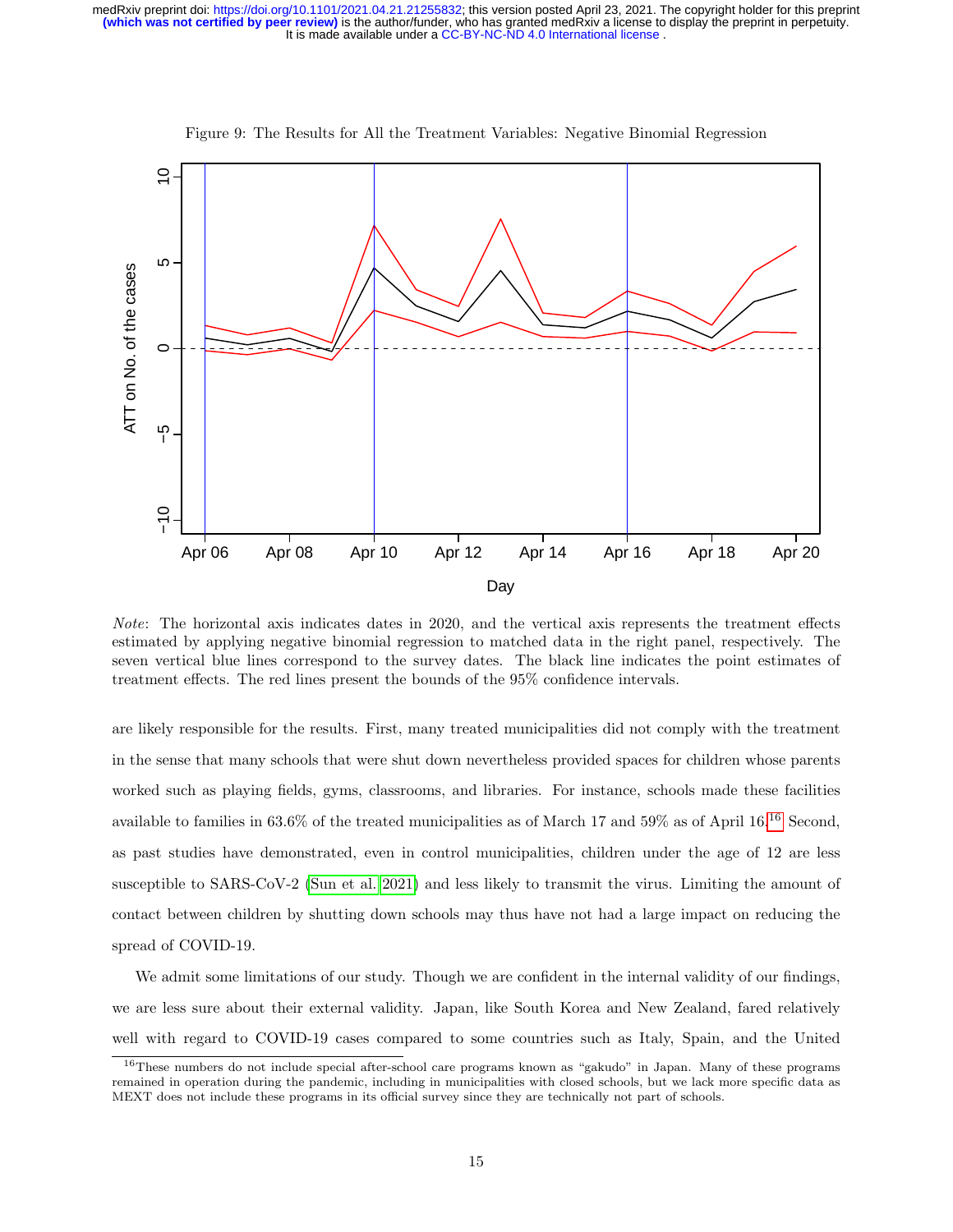States. It is possible that school closures only have a discernible effect on COVID-19 cases once the level of infection passes a certain threshold. Likewise, we analyze the effectiveness of school closures in the initial months of the coronavirus pandemic, but community transmission has gotten significantly worse in many countries (including Japan) since spring 2020. New variants of COVID-19 may also be more or less affected by school closures. Another possibility is that citizens' behaviour (e.g., social distancing, wearing masks, washing hands) and school measures (e.g., disinfecting classrooms, requiring that students wear face shields) intended to limit the spread of COVID-19 may be less strict in some countries compared to Japan, which could increase the risk of opening schools.

With these caveats in mind, we offer both empirical and methodological contributions to the existing literature. Empirically, we find no evidence that school closures in Japan caused a significant reduction in the number of coronavirus cases. These null results concerning the supposed benefits of shutting down schools suggest that policymakers should be cautious when considering similar policies in the future, especially given the significant costs such policies can have for the well-being of both children and parents. Methodologically, we pay special attention to causal inference by using matching techniques and exploiting a feature of Japanese municipalities that enables us to identify the effect of school closures independent of other NPIs. Our hope is that our study can inspire other researchers to use similar causal inference methods to rigorously test the generalizability of our findings to other country settings.

## References

- <span id="page-15-0"></span>Amodio, Emanuele , Michele Battisti, Andros Kourtellos, Giuseppe Maggio, and Carmelo Massimo Maida (2021). Schools opening and Covid-19 diffusion: Evidence from geolocalized microdata. Covid Economics 65, 47–77.
- <span id="page-15-2"></span>Angrist, Joshua David and Jörn-Steffen Pischke (2009). Mostly Harmless Econometrics: An Empiricist's Companion. Princeton: Princeton University Press.
- <span id="page-15-1"></span>Auger, Katherine A. , Samir S. Shah, Troy Richardson, David Hartley, Matthew Hall, Amanda Warniment, Kristen Timmons, Dianna Bosse, Sarah A. Ferris, Patrick W. Brady, Amanda C. Schondelmeyer, and Joanna E. Thomson (2020, 09). Association Between Statewide School Closure and COVID-19 Incidence and Mortality in the US.  $JAMA$  32 $4(9)$ , 859-870.
- <span id="page-15-3"></span>Banholzer, Nicolas , Eva van Weenen, Bernhard Kratzwald, Arne Seeliger, Daniel Tschernutter, Pierluigi Bottrighi, Alberto Cenedese, Joan Puig Salles, Werner Vach, and Stefan Feuerriegel (2020). Impact of non-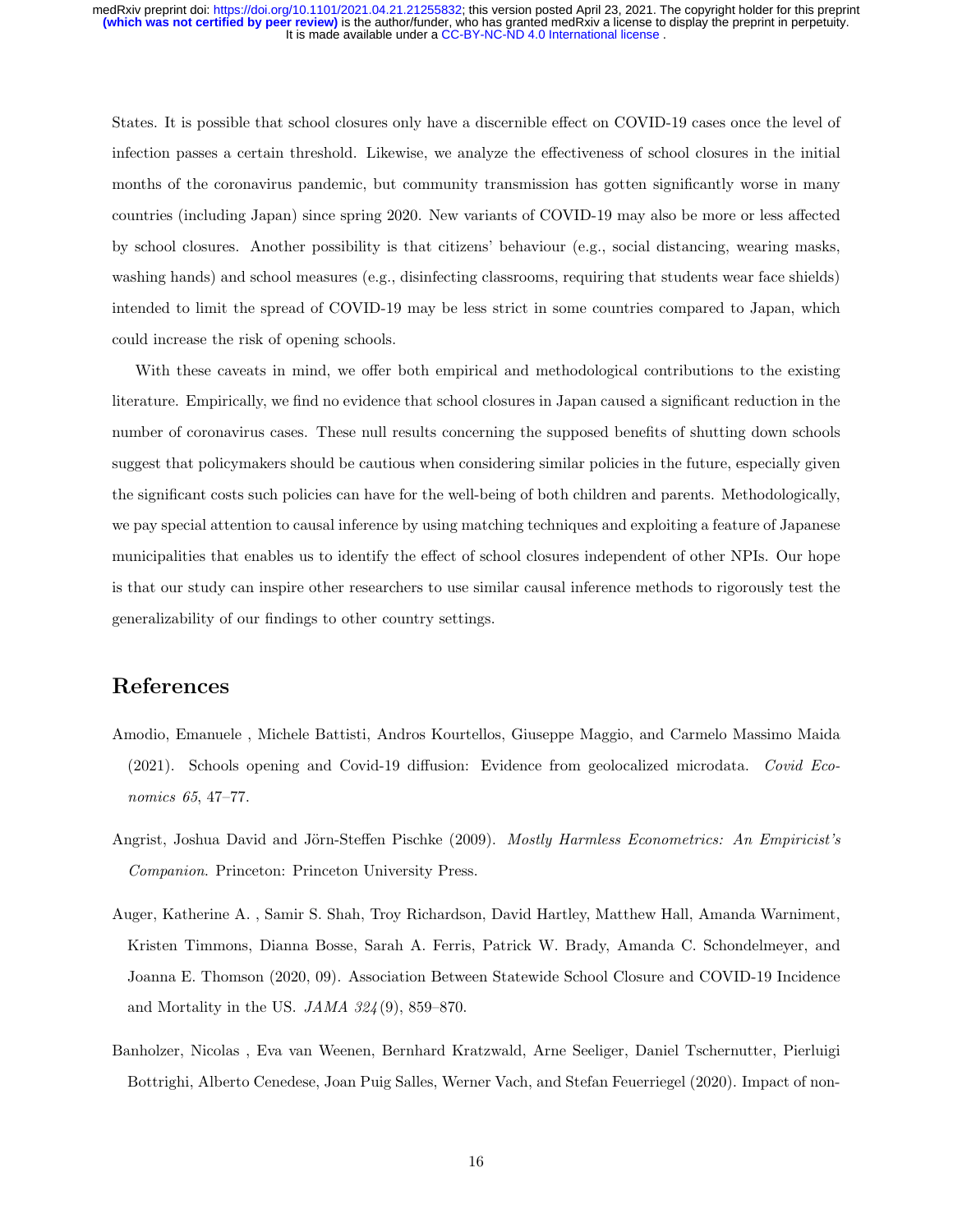It is made available under a [CC-BY-NC-ND 4.0 International license](http://creativecommons.org/licenses/by-nc-nd/4.0/) . medRxiv preprint doi: [https://doi.org/10.1101/2021.04.21.21255832;](https://doi.org/10.1101/2021.04.21.21255832) this version posted April 23, 2021. The copyright holder for this preprint<br>(which was not certified by peer review) is the author/funder, who has granted m

pharmaceutical interventions on documented cases of COVID-19. Working paper, [https://www.medrxiv.](https://www.medrxiv.org/content/early/2020/04/28/2020.04.16.20062141) [org/content/early/2020/04/28/2020.04.16.20062141](https://www.medrxiv.org/content/early/2020/04/28/2020.04.16.20062141), accessed on February 15, 2021.

- <span id="page-16-1"></span>Bayham, Jude and Eli P Fenichel (2020). Impact of school closures for COVID-19 on the US health-care workforce and net mortality: a modelling study. The Lancet Public Health  $5(5)$ , e271–e278.
- <span id="page-16-4"></span>Brauner, Jan M., Sören Mindermann, Mrinank Sharma, David Johnston, John Salvatier, Tomáš Gavenčiak, Anna B. Stephenson, Gavin Leech, George Altman, Vladimir Mikulik, Alexander John Norman, Joshua Teperowski Monrad, Tamay Besiroglu, Hong Ge, Meghan A. Hartwick, Yee Whye Teh, Leonid Chindelevitch, Yarin Gal, and Jan Kulveit (2021). Inferring the effectiveness of government interventions against COVID-19. Science 371 (6531).
- <span id="page-16-0"></span>Castex, Gonzalo , Evgenia Dechter, and Miguel Lorca (2020). COVID-19: Cross-country heterogeneity in effectiveness of non-pharmaceutical interventions. Covid Economics 14, 175–199.
- <span id="page-16-5"></span>Diamond, Alexis and Jasjeet S. Sekhon (2013, 07). Genetic Matching for Estimating Causal Effects: A General Multivariate Matching Method for Achieving Balance in Observational Studies. The Review of Economics and Statistics 95 (3), 932–945.
- <span id="page-16-2"></span>Flaxman, Seth , Swapnil Mishra, Axel Gandy, H. Juliette T. Unwin, Thomas A. Mellan, Helen Coupland, Charles Whittaker, Harrison Zhu, Tresnia Berah, Jeffrey W. Eaton, M´elodie Monod, Imperial College COVID-19 Response Team, Azra C. Ghani, Christl A. Donnelly, Steven Riley, Michaela A. C. Vollmer, Neil M. Ferguson, Lucy C. Okell, and Samir Bhatt (2020). Estimating the effects of non-pharmaceutical interventions on COVID-19 in Europe. Nature 584, 257–261.
- <span id="page-16-8"></span><span id="page-16-7"></span>Gaure, Simen (2019). lfe: Linear group fixed effects. R package version 2.8-3.
- Greifer, Noah (2021). Weightit: Weighting for covariate balance in observational studies. R package version 0.11.0.
- <span id="page-16-3"></span>Head, Jennifer R. , Kristin L. Andrejko, Qu Cheng, Philip A. Collender, Sophie Phillips, Anna Boser, Alexandra K. Heaney, Christopher M. Hoover, Sean L. Wu, Graham R. Northrup, Karen Click, Robert Harrison, Joseph A. Lewnard, and Justin V. Remais (2020). The effect of school closures and reopening strategies on COVID-19 infection dynamics in the San Francisco Bay Area: a cross-sectional survey and modeling analysis. Working paper, [https://www.medrxiv.org/content/early/2020/08/07/2020.08.](https://www.medrxiv.org/content/early/2020/08/07/2020.08.06.20169797) [06.20169797](https://www.medrxiv.org/content/early/2020/08/07/2020.08.06.20169797), accessed on February 15, 2021.
- <span id="page-16-6"></span>Ho, Daniel , Kosuke Imai, Gary King, and Elizabeth A. Stuart (2011). Matchit: Nonparametric preprocessing for parametric causal inference. Journal of Statistical Software  $\frac{42(8)}{1-28}$ .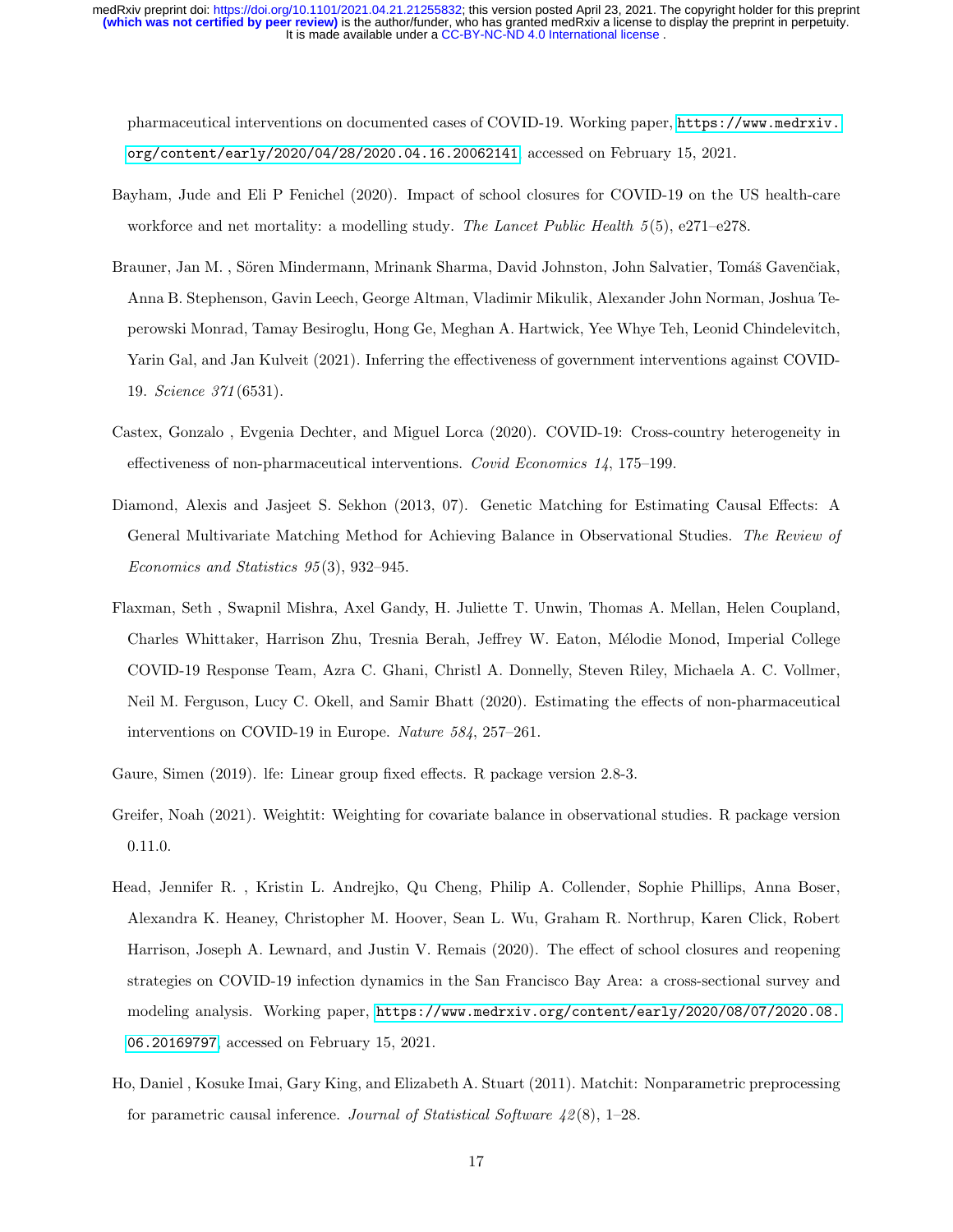- <span id="page-17-10"></span>Ho, Daniel E. , Kosuke Imai, Gary King, and Elizabeth A. Stuart (2007). Matching as nonparametric preprocessing for reducing model dependence in parametric causal inference. Political Analysis 15(3), 199–236.
- <span id="page-17-8"></span>Imai, Kosuke and Marc Ratkovic (2014). Covariate balancing propensity score. Journal of the Royal Statistical Society: Series B (Statistical Methodology) 76 (1), 243–263.
- <span id="page-17-6"></span>Imbens, Guido W. and Donald B. Rubin (2015). Causal Inference for Statistics, Social, and Biomedical Sciences. New York: Cambridge University Press.
- <span id="page-17-2"></span>Islam, Nazrul , Stephen J Sharp, Gerardo Chowell, Sharmin Shabnam, Ichiro Kawachi, Ben Lacey, Joseph M Massaro, Ralph B D'Agostino, and Martin White (2020). Physical distancing interventions and incidence of coronavirus disease 2019: natural experiment in 149 countries. BMJ 370.
- <span id="page-17-3"></span>Isphording, Ingo E. , Marc Lipfert, and Nico Pestel (2020). School Re-Openings after Summer Breaks in Germany Did Not Increase SARS-CoV-2 Cases. Working paper, <http://hdl.handle.net/10419/227317>, accessed on October 27, 2020.
- <span id="page-17-4"></span>Iwata, Kentaro , Asako Doi, and Chisato Miyakoshi (2020). Was school closure effective in mitigating coronavirus disease 2019 (COVID-19)? Time series analysis using Bayesian inference. *International Journal* of Infectious Diseases 99, 57 – 61.
- <span id="page-17-0"></span>Kim, Soyoung , Yae-Jean Kim, Kyong Ran Peck, and Eunok Jung (2020). School Opening Delay Effect on Transmission Dynamics of Coronavirus Disease 2019 in Korea: Based on Mathematical Modeling and Simulation Study. Journal of Korean Medical Science  $35(13)$ ,  $57-61$ .
- <span id="page-17-7"></span>Lin, Peter Zhixian and Christopher M. Meissner (2020). Health vs. wealth? Public health policies and the economy during Covid-19. Covid Economics 14, 85–106.
- <span id="page-17-9"></span>Lumley, Thomas (2020). survey: analysis of complex survey samples. R package version 4.0.
- <span id="page-17-1"></span>Panovska-Griffiths, Jasmina , Cliff C Kerr, Robyn M Stuart, Dina Mistry, Daniel J Klein, Russell M Viner, and Chris Bonell (2020). Determining the optimal strategy for reopening schools, the impact of test and trace interventions, and the risk of occurrence of a second COVID-19 epidemic wave in the UK: a modelling study. The Lancet Child & Adolescent Health  $\frac{1}{4}(11), 817-827$ .
- <span id="page-17-5"></span>Plümper, Thomas and Eric Neumayer (2020). Summer School Holidays and the Growth Rate in Sars-CoV-2 Infections Across German Districts. Working paper, [https://www.medrxiv.org/content/early/2020/](https://www.medrxiv.org/content/early/2020/11/10/2020.10.11.20210773) [11/10/2020.10.11.20210773](https://www.medrxiv.org/content/early/2020/11/10/2020.10.11.20210773), accessed on October 27, 2020.